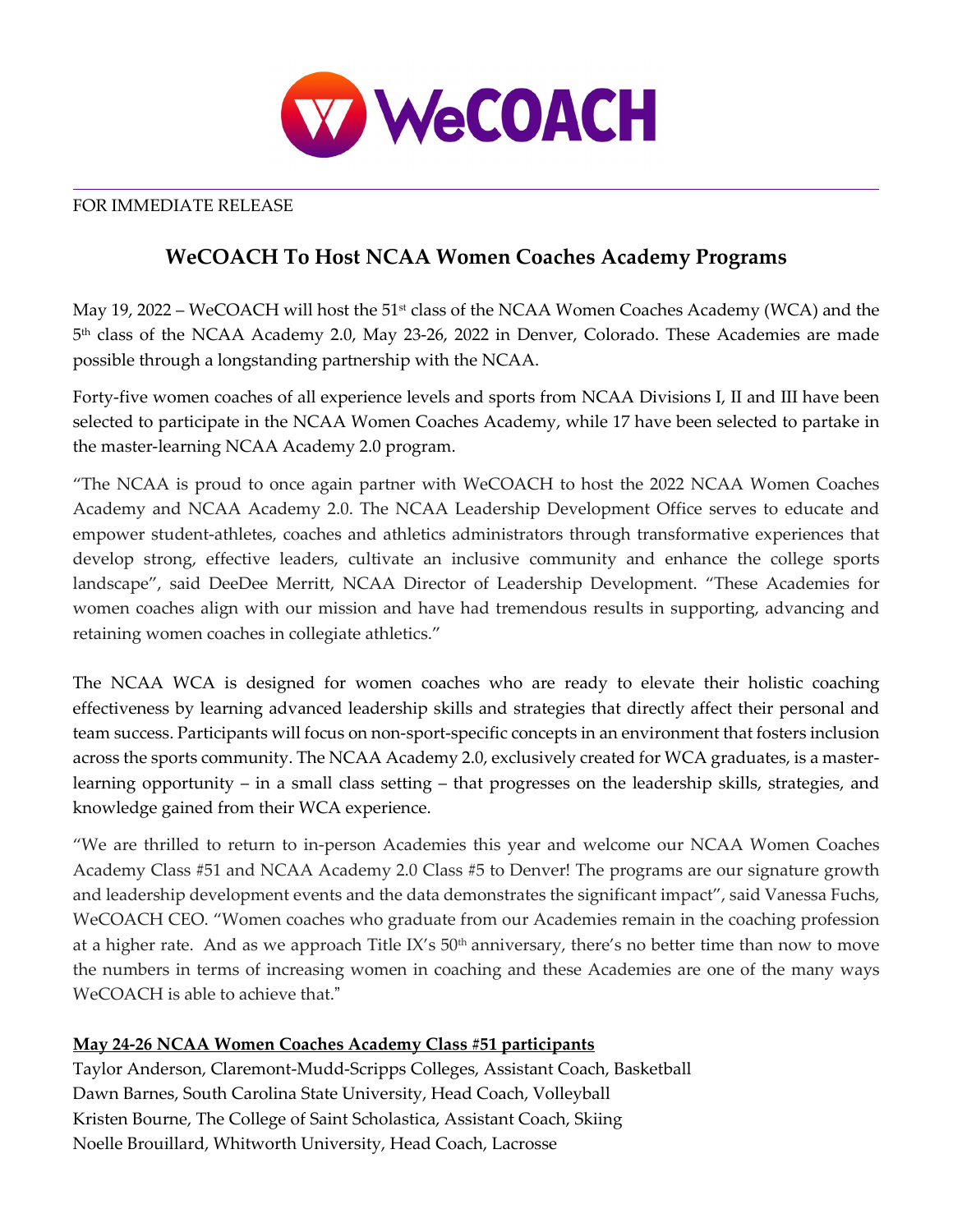Sarah Brown, Penn State University, Head Coach, Gymnastics Jackie Bruno, Cal Poly Pomona, Assistant Coach, Soccer Kelsey Christensen, Providence College, Assistant Coach, Softball Pietie Coetzee-Turner, University of Massachusetts, Assistant Coach, Field Hockey Jill Conroy, Stevens Institute of Technology, Associate Head Coach, Basketball Chrissi Ekhomu, North Central College, Assistant Coach, Basketball Lucienne Ford, Brandeis University, Assistant Coach, Cross Country/Track & Field Whitney Frary, St. Olaf College, Head Coach, Soccer Emma Gerhold, Loyola University (MD), Assistant Coach, Cross Country/Track & Field Jacquelyn Gnassi, Stevens Institute of Technology, Assistant Coach, Soccer Nicole Graham, Clark Atlanta University, Assistant Coach, Basketball Jackie Guillemette, Bentley University, Assistant Coach, Field Hockey Maya Hayes, University of Minnesota, Assistant Coach, Soccer Zoe Hererra, Cal Poly Pomona, Assistant Coach, Volleyball Erin Hughes, Washington and Lee University, Assistant Coach, Basketball Dr. Ashely Johnson, Clark Atlanta University, Head Coach, Volleyball Ka'lia Johnson, University of Richmond, Assistant Coach, Basketball Mary Johnston, Macalester College, Head Coach, Volleyball Lela Knight, Randolph College, Graduate Assistant Coach, Cross Country/Track & Field and Lacrosse Olivia Leavitt, Colgate University, Assistant Coach, Tennis Beth Lebel, University of New Mexico, Assistant Coach, Soccer Mallikah Little, Ole Miss, Assistant Athletic Director for Player Personnel, Football Maria Lopez, Boise State University, Associate Head Coach, Tennis Lindsay Mapes, Oberlin College, Assistant Coach, Softball Molly Marrin, Regis University, Head Coach, Basketball Courtney Materazzi, Cal State Monterey Bay, Head Coach, Volleyball Abby McClure, Hartwick College, Director of Operations, Lacrosse Kaitlin Nielsen, University of Kansas, Assistant Coach, Volleyball Camise Patterson, Florida A&M University, Assistant Coach, Softball Stephanie Perez, San Francisco State, Assistant Coach, Basketball Cassi Pickett, Lynn University, Head Coach, Softball Emily Powers, Belmont Abbey College, Head Coach, Acrobatics & Tumbling Margot Royer-Johnson, Providence College, Head Coach, Volleyball Emily Scheese, CSU Maritime Academy, Head Coach, Soccer Leslie Smith, Providence College, Assistant Coach, Field Hockey Donika Sutton, Tennessee State University, Head Coach, Volleyball Tara Turner, Clark Atlanta University, Head Coach, Tennis TaCho Tyler, Prairie View A&M University, Head Coach, Volleyball Jess Weiss, Randolph-Macon College, Head Coach, Field Hockey Kayla Wilhelm, Randolph College, Assistant Coach, Cross Country/Track & Field Kaye Zoolakis, Claremont-Mudd-Scripps Colleges, Assistant Coach, Swimming & Diving

#### **All Sports. One Voice.**